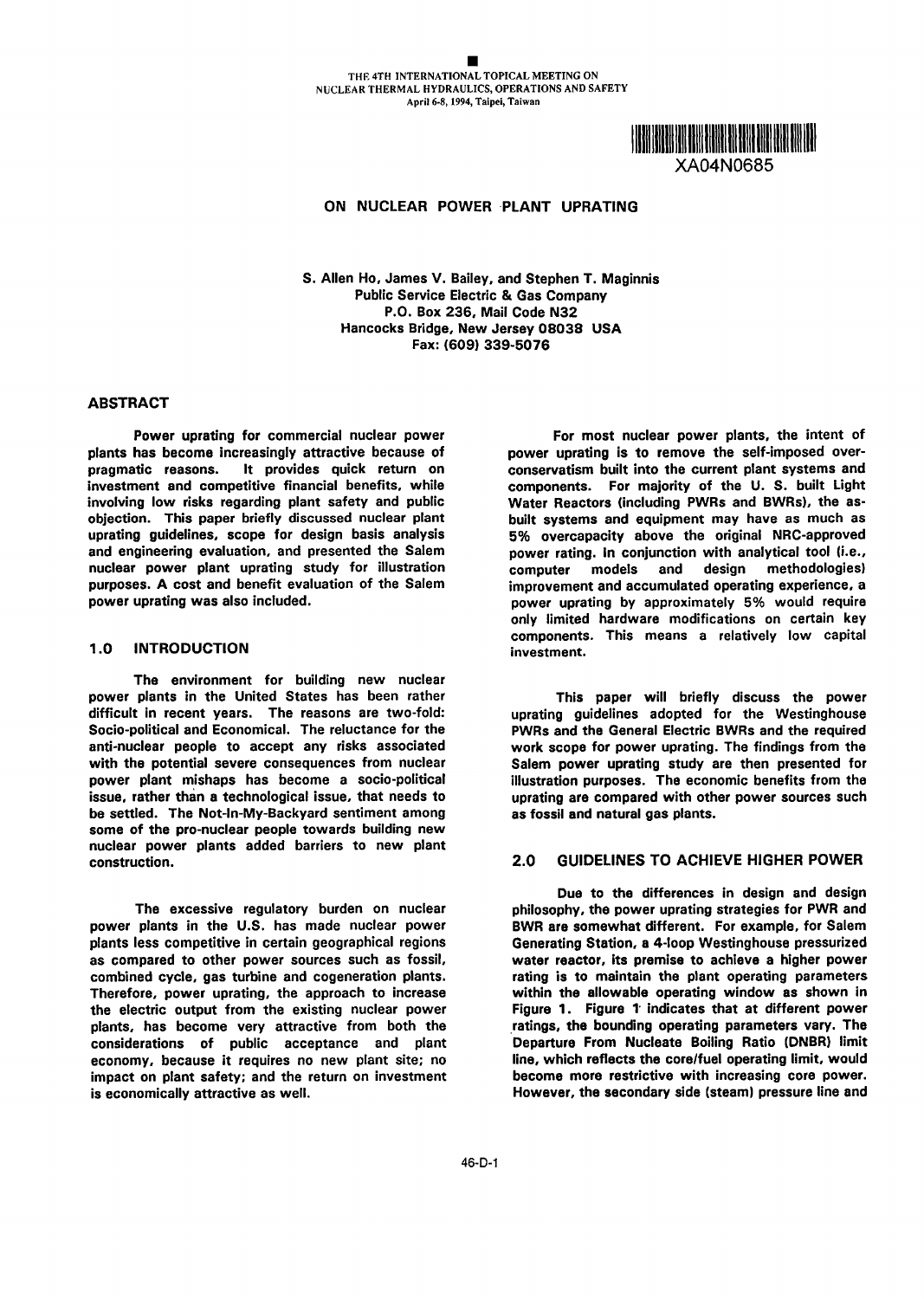restrictions on steam generators, essentially envelop<br>the upper bound of the operating window. The bound of the operating window, shows the minimum adequacy, Turbine/Generator collection value required for the desired turbine power output. value required for the desired turbine power output.

For Hope Creek Generating Station, a General Salem evaluated the possibility of uprating its<br>Electric BWR 4, Mark I Boiling Water Reactor, an NSSS and Turbine/Generator systems for Units 1 and towards the expanded power/flow area. Uprated increased steam flow and to provide sufficient turbine

For both PWRs and BWRs, some plant modifications and setpoint changes may be required to **The power uprating study were conducted for**<br> **The power uprating study were conducted for the increased** all key systems and components in the Nuclear Steam offset the physical impacts incurred by the increased

# 3.0 SCOPE FOR DESIGN BASIS ANALYSIS

Although the power uprating approaches for PWRs and BWRs are different (Figure 1 vs. Figure 2), 4.1.1 NSSS ACCIDENT ANALYSES the required design basis analyses are dictated by the same set of regulations - the NRC Standard Review The Loss of Coolant Accident (LOCA) analyses<br>Plan<sup>1</sup>. For plants which were licensed before the indicate that at the 3600 MWt rated conditions the current NRC Standard Review Plan was issued, the

adequate core thermal margins could be made readily points be revised to maintain the needed safety available through the use of improved computer and margins. The containment integrity analyses<br>models or refined analytical methodologies for the  $\sim$  demonstrated that at the power level of 3600 MWt, models or refined analytical methodologies for the  $\sim$  demonstrated that at the power level of 3600 MWt,<br>5% core power rating increase. The major efforts to the post accident containment peak pressure is 5% core power rating increase. The major efforts to accomplish a power upratinq are therefore, placed less maintained below the containment design limit. on design basis analyses<sup>2,3</sup>, but more on the tradeoffs between the extent of hardware modifications (the cost) and the optimal power gain. The higher the 4.1.2 NSSS FLUID SYSTEMS EVALUATION power stretching from the original power rating, the more hardware modifications or components The fluid systems capabilities were evaluated<br>
ingrading will be required. Costly hardware changes for the power level of 3600 MWt over a range of RCS upgrading will be required. Costly hardware changes

and its economic evaluation for illustration purposes.

the reactor hot leg temperature line, which reflect the To explore the feasibility of power uprating,<br>
restrictions on steam generators, essentially envelop Salem conducted a thorough study regarding its The Nuclear Steam Supply Systems (NSSS) safety turbine volumetric flow line, which dictates the lower margins, Balance of Plant (BOP) components capacity<br>bound of the operating window, shows the minimum adequacy, Turbine/Generator efficiency, and the

Electric BWR 4, Mark I Boiling Water Reactor, an MSSS and Turbine/Generator systems for Units 1 and<br>Extended operating region for the typical Power/Flow 2 from an operating point of 3423 MWt at a Reactor extended operating region for the typical Power/Flow 2 from an operating point of 3423 MWt at a Reactor<br>Map such as shown in Figure 2 will be justified. An coolent System (RCS) average temperature of 577.9 ° Map such as shown in Figure 2 will be justified. An Coolant System (RCS) average temperature of 577.9 °<br>increased power rating will shift the reactor operation and a reach solid appearant the same of DOS sustance F (303 °C) to 3600 MWt over a range of RCS average power operation will involve slightly elevated reactor<br>vessel pressure, which is needed to compensate for C) (Table 1). The possible operating constraints due vessel pressure, which is needed to compensate for C) (Table 1). The possible operating constraints due<br>the larger pressure drop through the steamlines due to strate to various levels of tube plugging during the life of th the larger pressure drop through the steamlines due to the various levels of tube plugging during the life of the<br>increased steam flow and to provide sufficient turbine steam generators were considered. Salem assumed a inlet pressure for higher power generation. 10% average tube plugging in its four steam generators and up to 15% peak tube plugging for one steam generator.

power rating and the higher steam flow rate. Supply Systems and the Balance of Plant Systems. The results are summarized as follows;

### AND ENGINEERING EVALUATION 4.1 NUCLEAR STEAM SUPPLY SYSTEMS (NSSS)

indicate that at the 3600 MWt rated conditions the<br>Emergency Core Cooling System (ECCS) will continue currently applied design bases may still be applicable. to meet the 10CFR50.46 criteria. The design transient analyses (or non-LOCA analyses) show that the existing Reactor Protection System is adequate to For either PWR or BWR plants, it appears that maintain the core integrity, provided that certain set

are usually deemed unwarranted. The sum of temperatures between  $565.0$  °F (296 °C) and 583.1 <sup>o</sup>F (306 °C). Three systems, namely, Residual Heat The following two sections discuss the Removal (RHR), Component Cooling Water (CCW), technical aspects of the Salem plant uprating study<sup>4</sup> and Service Water Systems, may be significantly impacted by the uprated power level. The RHR cooldown period will need to be extended; Higher CCW temperature may require the plant to install 4.0 SALEM STATION POWER UPRATING<br>
functions to alleviate potential environmental<br> **EXECUTE:** AN EXAMPLE TO PRATING STUDY - AN EXAMPLE functions to alleviate potential environmental environmental concerns. It is worth noting that the higher CCW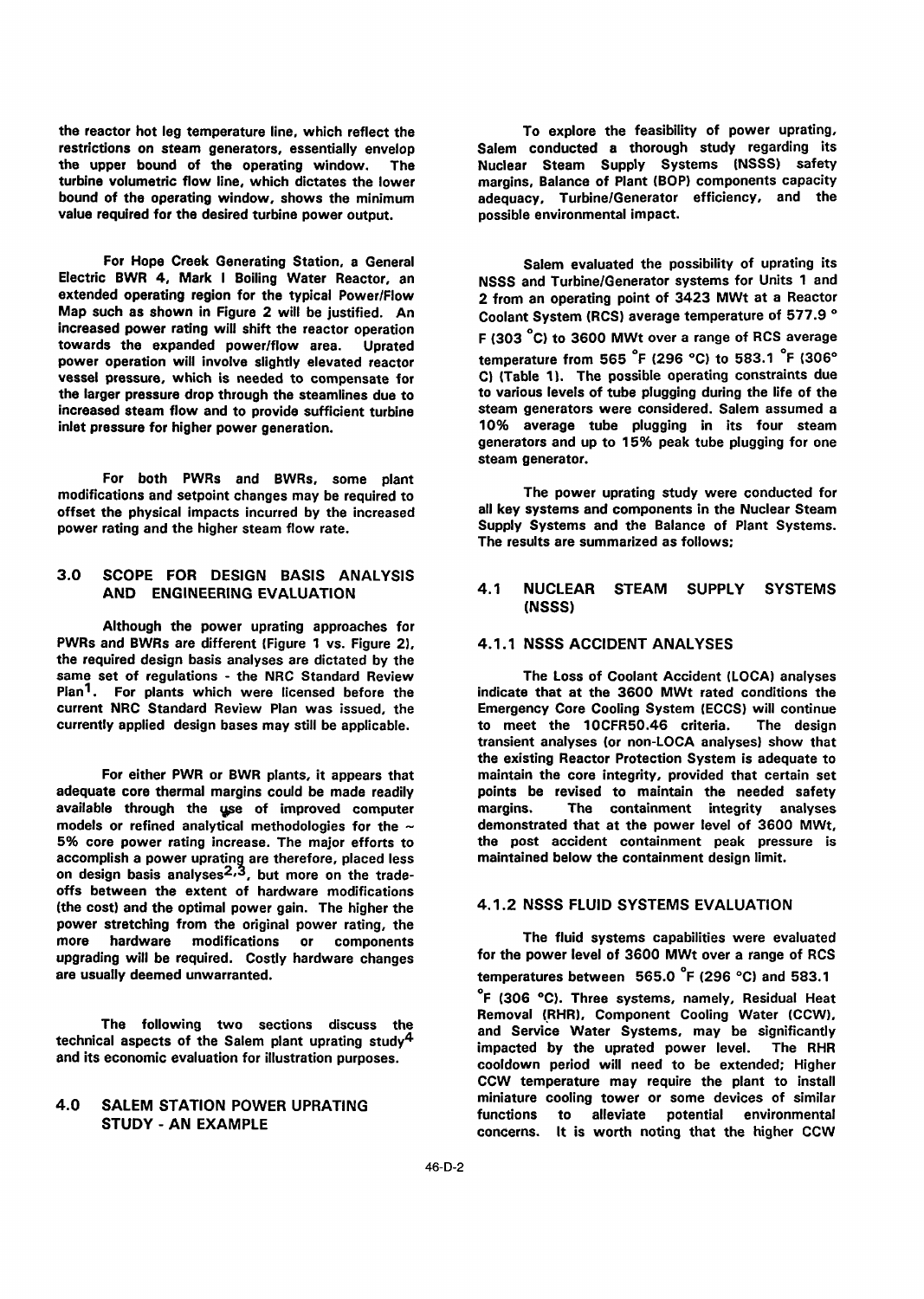temperature is only partially due to the power 4.2 BALANCE OF PLANT uprating. A greater proportion of the higher CCW temperature was caused mainly by the higher **Heat balance models were developed to**<br>recorded water temperature at the Delaware River in establish the predicted operating conditions for the the past few years. The river water is the ultimate steam cycle based on thermodynamic parameters of heat sink for the Salem plant operation. The statement of the plant, one at 3423 MWt and the other at 3600

### 4.1.3 STEAM GENERATOR EVALUATION

In order to achieve a higher power rating, 4.2.1 RADIOLOGICAL DOSE ANALYSIS upgrade of the steam generator moisture separators and installation of four sentinel plugs will be required. Dose will increase for most postulated These modifications are for maintaining the steam accidents, however, the doses at the site boundary quality at a desirable value and to eliminate the and the local planning zone will remain within the<br>potential risk of U-bend vibration respectively.<br>
limits of 10CFR100. The Control Room LOCA doses

 $\degree$ F (315.6  $\degree$ C), the steam generator tube material imposed by Tech Specs (not a function of power level)<br>(Alloy 600) would be more prone to corrosion. Thus, and thus will not be affected by power uprating. (Alloy 600) would be more prone to corrosion. Thus, operation at the low end of the proposed temperature range is preferred.<br>
4.2.2 STRUCTURAL/PIPING EVALUATION

are recommended. Modifications of the high pressure conducted. No wea<br>
turbines are also suggested, though not required, for available information. turbines are also suggested, though not required, for more efficient operation at the 3600 MWt rating. There is no need for the electrical generator modifications if operation of the generator at the 4.2.3 STEAM AND POWER CONVERSION<br>uprated conditions with a power factor of 0.94 SYSTEM REVIEW uprated conditions with a power factor of 0.94 lagging to 0.975 leading is acceptable for the power grid. The steam and power conversion systems

inherent safety margins could be utilized to offset the margins. margin loss due to a higher core power. Therefore, there is no concern relative to the capability of the core to generate thermal power up to 3600 MWt. In 4.2.4 AUXILIARY SYSTEM REVIEW

found adequate for the uprated conditions. The if the assumed water temperature for the Delaware<br>review of the margin to the steam generator low-low River was increased from RF  $^{\circ}$ F (20 F  $^{\circ}$ C) to 90  $^{\circ}$ F (22 review of the margin to the steam generator low-low River was increased from 85  $\degree$ F (29.5  $\degree$ C) to 90  $\degree$ F (32<br>level reactor trip set point indicated that if the units  $\degree$ C) Alternatives are available to resolve the level reactor trip set point indicated that if the units och. Alternatives are available to resolve the issue.<br>In the expected to experience large load rejections at The turbing Auvilians Cooling System would need to rates close to 200%/minute, the operation of the be upgraded to accommodate the uprating. steam dump valves may be marginal, therefore, further investigation will be needed.

establish the predicted operating conditions for the MWt. The results of the evaluations of functional systems and components are as follows:

limits of 10CFR100. The Control Room LOCA doses are within the more limiting criteria of GDC-19. The doses associated with Steamline Break and Steam It was recognized that for RCS T<sub>hot</sub> above 600 Generator Tube Rupture are based upon limitations

4.1.4 TURBINE-GENERATOR EVALUATION Evaluation of the containment structure to withstand pressure loading associated with a LOCA at To increase the reliability of the operation of uprated conditions and the assessment of the current<br>the low pressure turbines, some blading modifications bigging systems to support the uprating were piping systems to support the uprating were<br>conducted. No-weakness were-identified based on

were reviewed based on the heat balance analyses to assess margins to accommodate the uprating. It was 4.1.5 REACTOR CORE/FUEL EVALUATION identified that some shell side relief valves for the feed water heaters and the heater drain system may need As a result of improved design methodology, to be upgraded to adequately provide the safety

summary, no core or fuel modifications are needed. To ensure sufficient cooling capacity and makeup capability, the auxiliary systems were 4.1.6 CONTROL SYSTEMS AND SETPOINTS **assessed.** The systems include Service Water REVIEW Turbine Auxiliary Cooling, Dernineralized Water Makeup, and HVAC. The Service Water System may The NSSS control systems were reviewed and have difficulty to provide sufficient cooling to the plant<br>found adequate for the uprated conditions. The if the assumed water temperature for the Delaware The turbine Auxiliary Cooling System would need to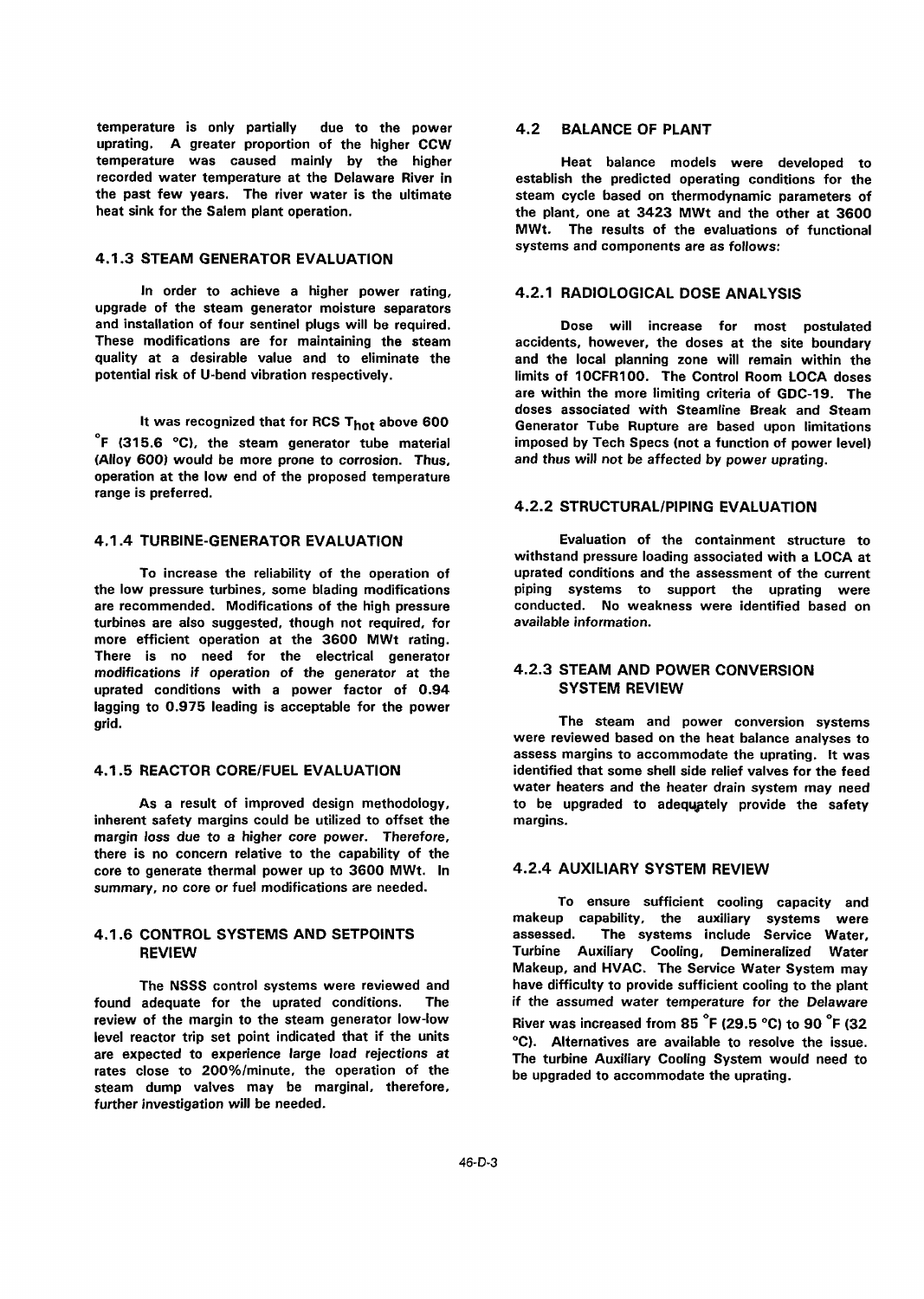will function adequately.

### 4.2.6 ENVIRONMENTAL IMPACT REVIEW

uprating may have a significant effect. The circulating **June 1987.** water conditions resulting from the increased condenser outlet temperature will require a review of 2. "Generic Guidelines for general electric Boiling associated environmental discharge regulation. Water Reactor Power Uprate - Licensing

Other issues such as Radioactive Waste **Power of A Pressurized Water Reactor Power of A Pressurized Water Reactor**<br>Plant", WCAP-10263, January 1983. Management, Radiation Protection, and Environmental Qualifications were reviewed and no impacts were identified as a result of the power uprating. The state of the state of the Nuclear Generating Station Units 1 & 2

The summary of the anticipated changes for the Salem power uprating by 5.1% (from 3423 MWt to 3600 MWt) is included in TABLE 2.

## 5.0 ECONOMIC EVALUATION

Based on the potential changes listed in TABLE 2, which were derived from the Salem feasibility study, and the assumption of in service date of January 1, 1998, the increase in rated capacity results in system operating savings which outweigh both the cost to uprate and the increase in \$/MBTU fuel costs for Salem. Assuming a life-time levelized basis, the integrated project cost estimate is \$98M. The integrated project includes the uprating required hardware modifications and the high pressure turbine optimization, which is not required by the uprating but will help improve the plant efficiency. For the \$98M project cost, the payback period is approximately 7 years. If all potential costs (moderate and high risk items) are included, the overall cost may be up to \$150 M. The conceptual project cost of \$98M is equivalent to approximately \$700/KW. The total cost of the increased capacity is no more than 3 cents/kwh. The generation cost for coal plant and natural gas plant is approximately 5 cents/kwh. The cost advantage of plant uprating is self-evident. In addition to the cost advantage, the power uprating could be accomplished within a relatively short time period. This may be another important factor for the region facing near term power shortage.

### 6.0 CONCLUSION

The Salem power plant uprating study demonstrated the feasiblity, from a safety and

4.2.5 I/C AND ELECTRICAL POWER SYSTEMS economic perspective, to extract more power from the REVIEW existing plant equipment as do some other Light Water Reactor Plants. No significant licensing issues would The reviews indicated that the existing systems be anticipated for power uprating by up to  $~5\%$ .

### 7.0 REFERENCES

- 1. "Standard Review Plan (LWR Edition)", NUREG-The environmental impacts as a result of the 0800, U.S. Nuclear Regulatory Commission,
	- Topical Report", NEDO-31897, February 1992.
	- 3. "A Review Plan For Uprating The Licensed
	- Rerating Feasibility Study", Public Service Electric Gas, New Jersey, January 1990.